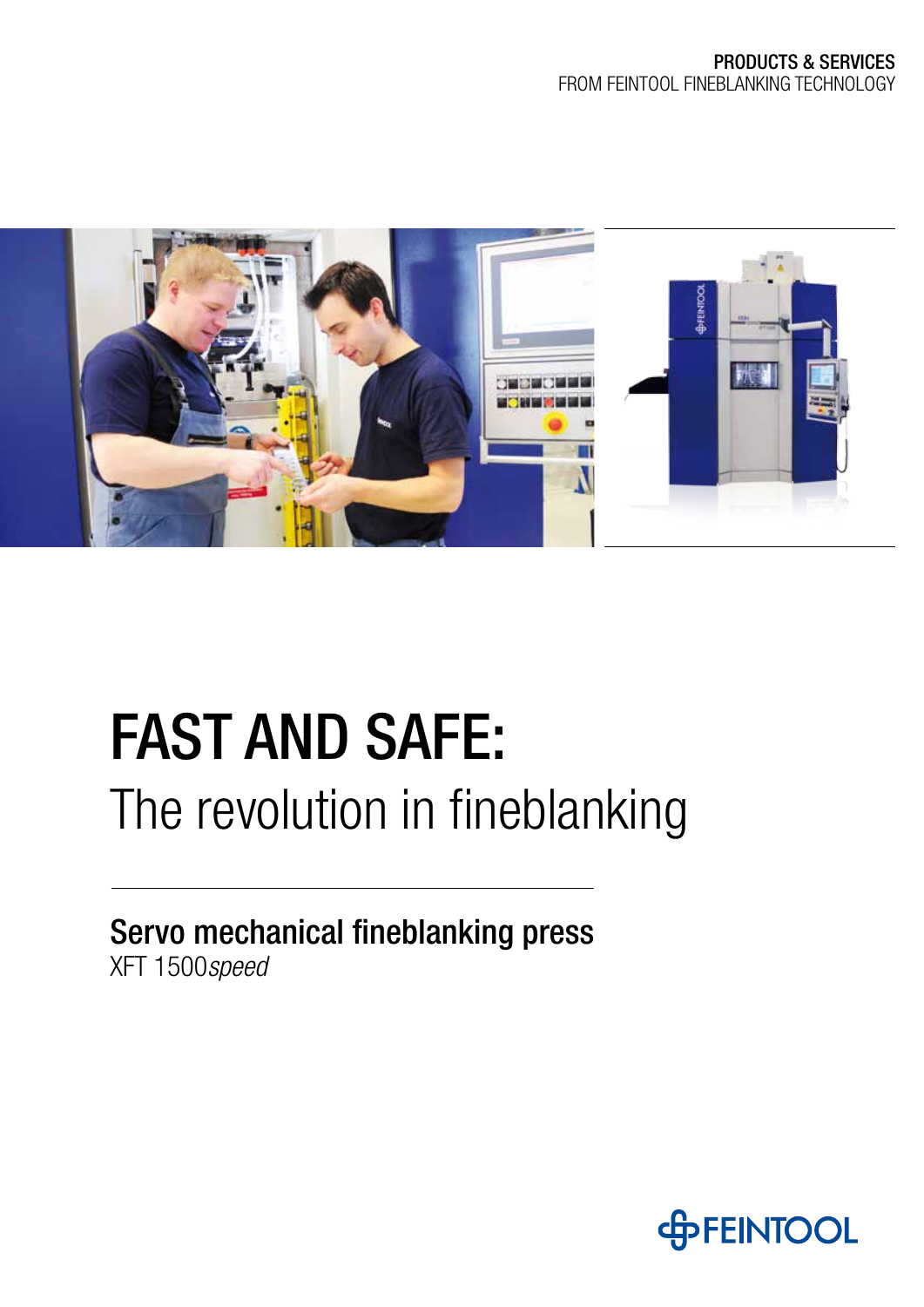



- ▶ Unrivalled output of up to 200 strokes per minute
- $\blacktriangleright$  High flexibility
- $\blacktriangleright$  Maximum process reliability
- $\blacktriangleright$  Short retooling times
- $\blacktriangleright$  Long tool lives
- $\blacktriangleright$  Energy efficiency
- $\blacktriangleright$  Low production costs per part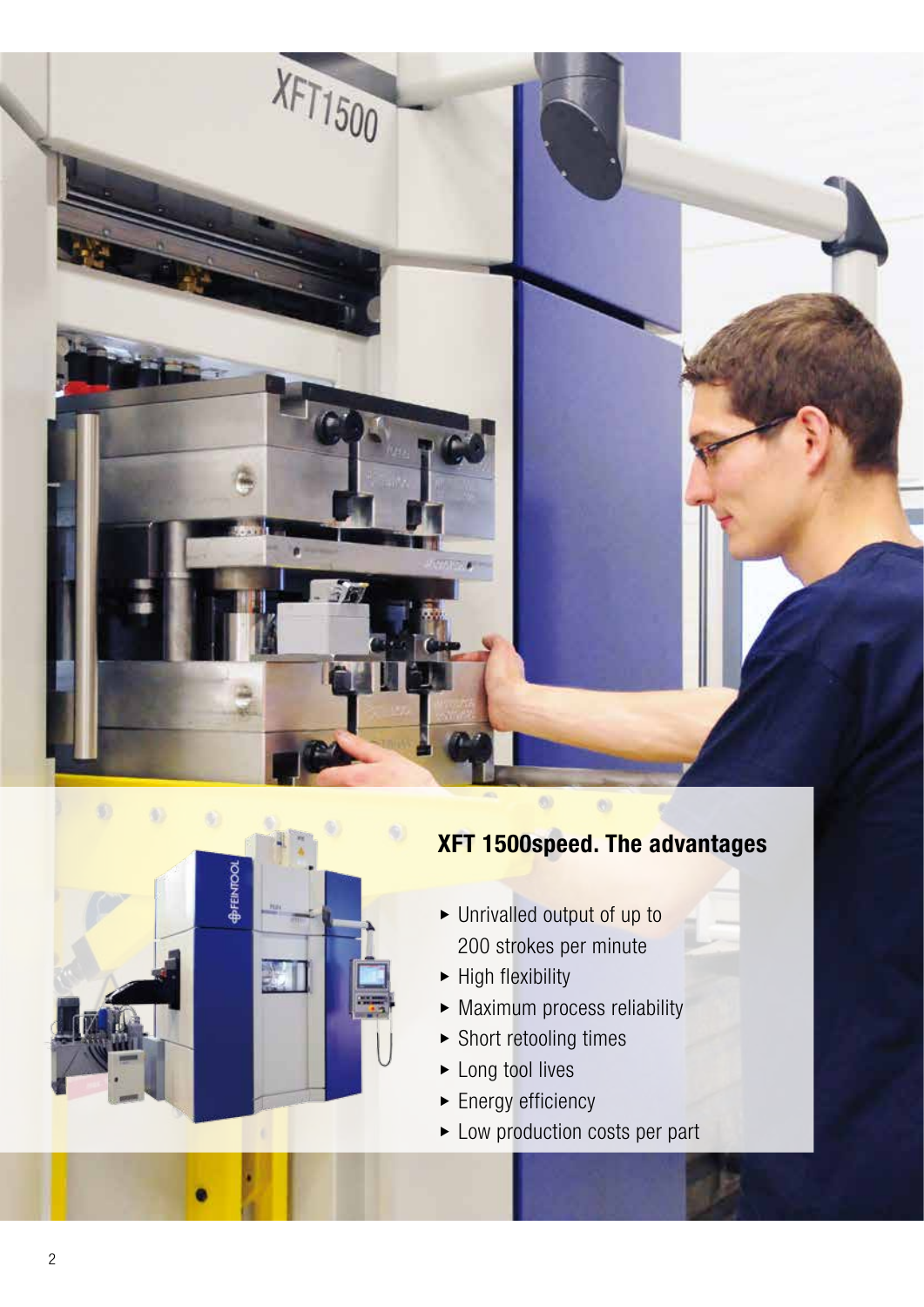# Productivity. Of the highest standards Set your sights still higher

Feintool's new XFT 1500*speed* breaks new ground by becoming the first fineblanking press to achieve up to 200 strokes per minute. Its outstanding cost-efficiency will open up new product areas for you. Use its state-of-the-art servo technology to maximize productivity – no fineblanking press has ever been as fast and reliable as the XFT 1500*speed*.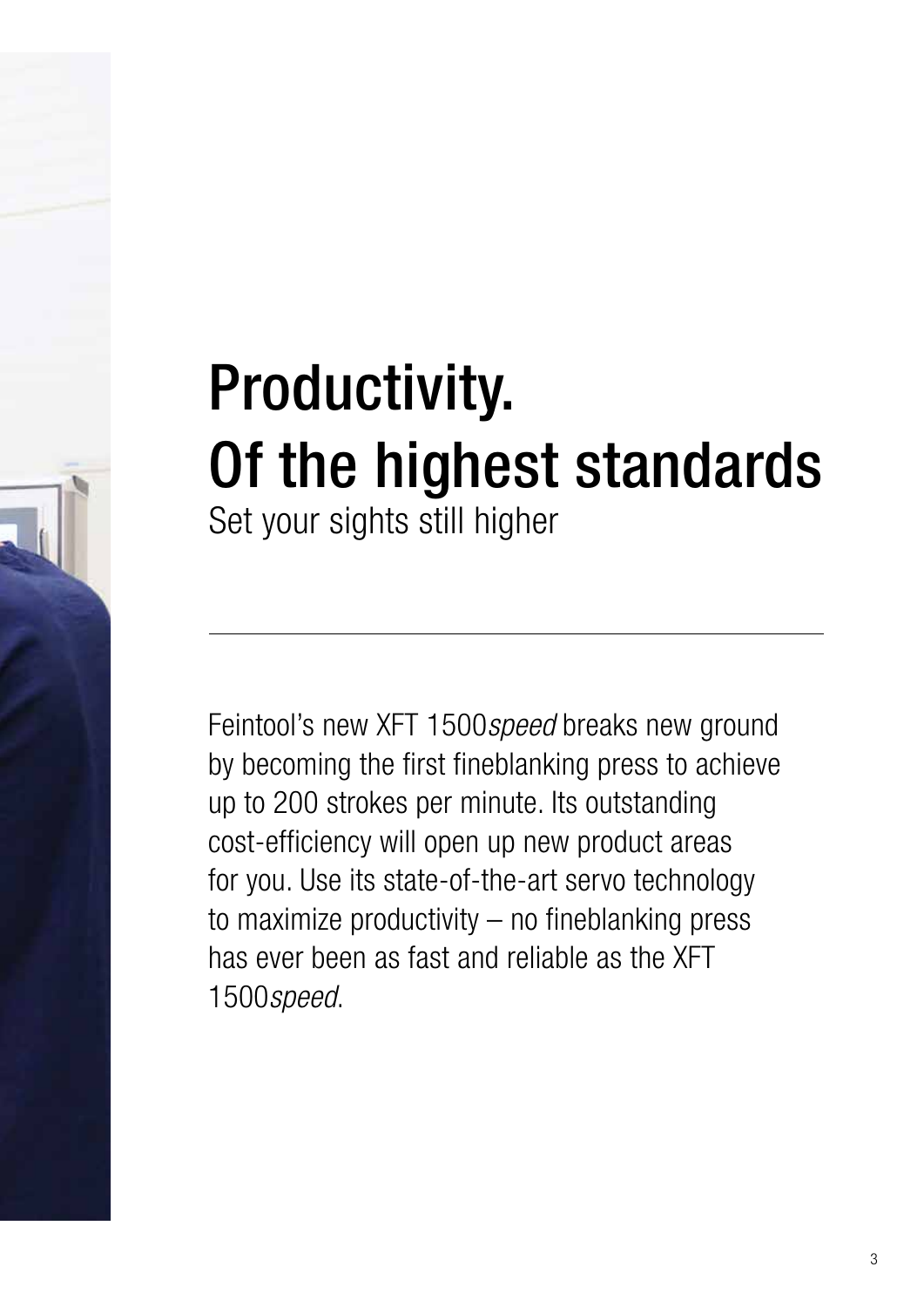## **OUTPUT. TRIPLING IS POSSIBLE**

### Servo mechanical drive for maximum cycle rates



#### **200 strokes a minute**

Want to produce at anything between 5 and 200 strokes a minute? The XFT 1500*speed's*  modern servo technology will let you do so. The press's stiffness and fully programmable sequences of operation ensure long tool lives even at high stroke rates.



#### **New dimensions in output**

The new XFT 1500*speed* is driven by two latest-generation servo motors. Compared to models with conventional drives, this press offers entirely new prospects for parts manufacturing. Using suitable tools, manufacturers can increase their output by up to 200%. This enables productivity at rates never before achieved – a critical success factor in highly competitive markets.

#### **Unique servo direct drive**

Directly coupling the servo motor to the press table results in a highly dynamic drive system. In the event of a malfunction, it stops much faster, thus shortening the braking distance significantly. This innovative design also enables the motor to run at a slower speed and so consume less energy.

- $\triangleright$  Multiple increase in output compared with other presses
- $\triangleright$  5 to 200 strokes per minute, 50 mm ram stroke
- $\blacktriangleright$  Low-wear servo mechanical drive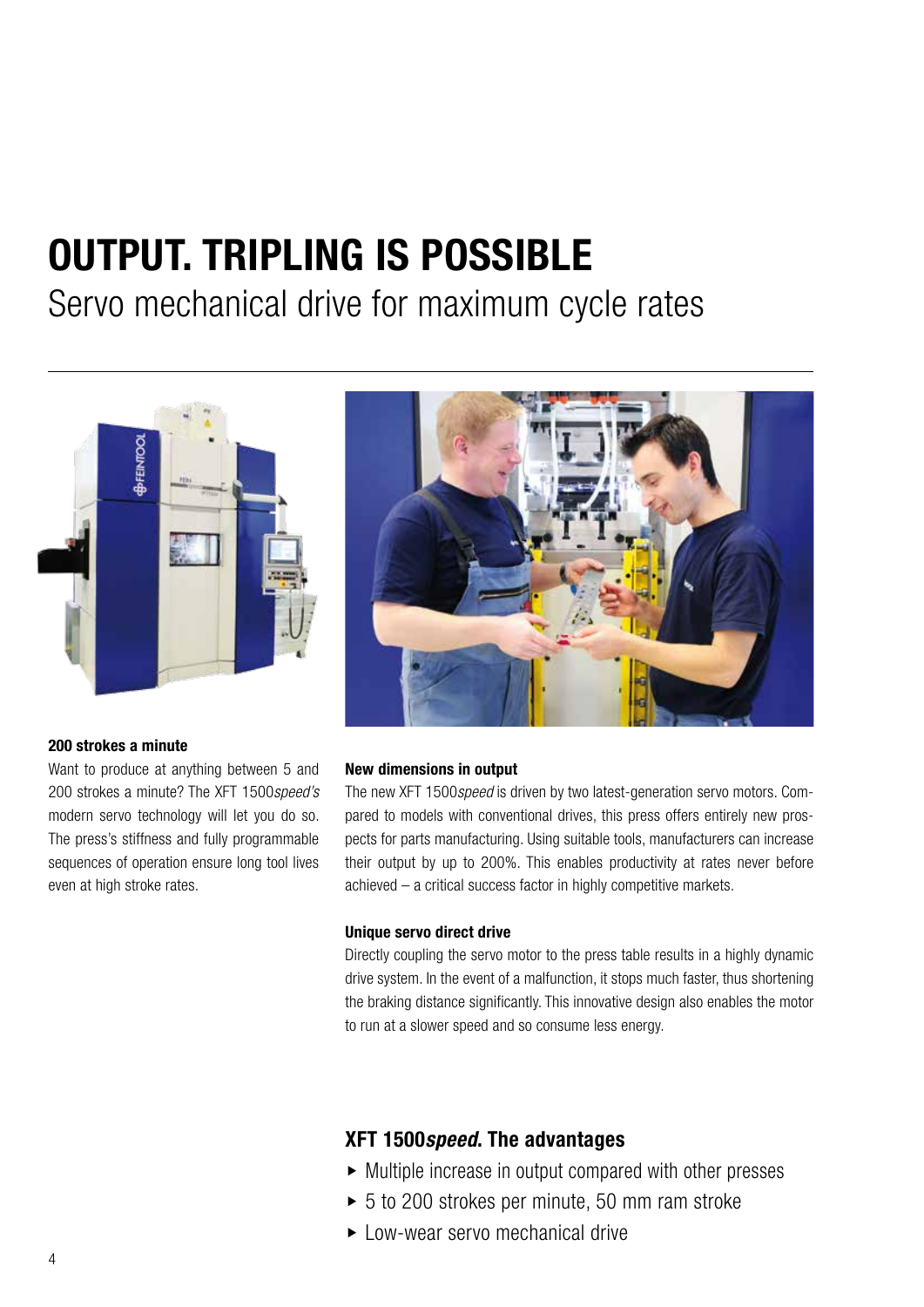## **GENTLE. EXTREME SPEED**

### Sequences of operation matched to the tool



#### **Milliseconds for productivity**

The servo technology of the XFT *1500speed* makes full programming of sequences of operation a simple task. Movements such as acceleration, braking, part removal or even intermediate pauses can be defined with millisecond accuracy. As a result, you get maximum productivity from a process while at the same time taking it easy on your tools.

#### **Sensitivity for high process reliability**

Other impressive features of the XFT 1500*speed* are its lightning-quick response and process-sensitivity. If complications occur, the interaction between the servo mechanical drive and the newly designed sensor table substantially shortens the time needed to reach a standstill, even when the press is working at maximum cycle rates. What is more, the direct drive shortens press braking distances considerably and effectively prevents tool damage and avoids partially cut parts.



Simple, fully programmable sequences of operation Sensor table and bolster plate combined in a single component

#### **Safe even at top speed**

Even at cycle rates of up to 200 strokes per minute, tool safety remains a top priority. The new, patented die space with sensor table ensures maximum protection of valuable tools. It permits a short braking distance even when operating at maximum speed.

- $\blacktriangleright$  High-precision sequences of operation
- $\triangleright$  Optimized processes for maximum output
- $\blacktriangleright$  High level of protection against tool breakage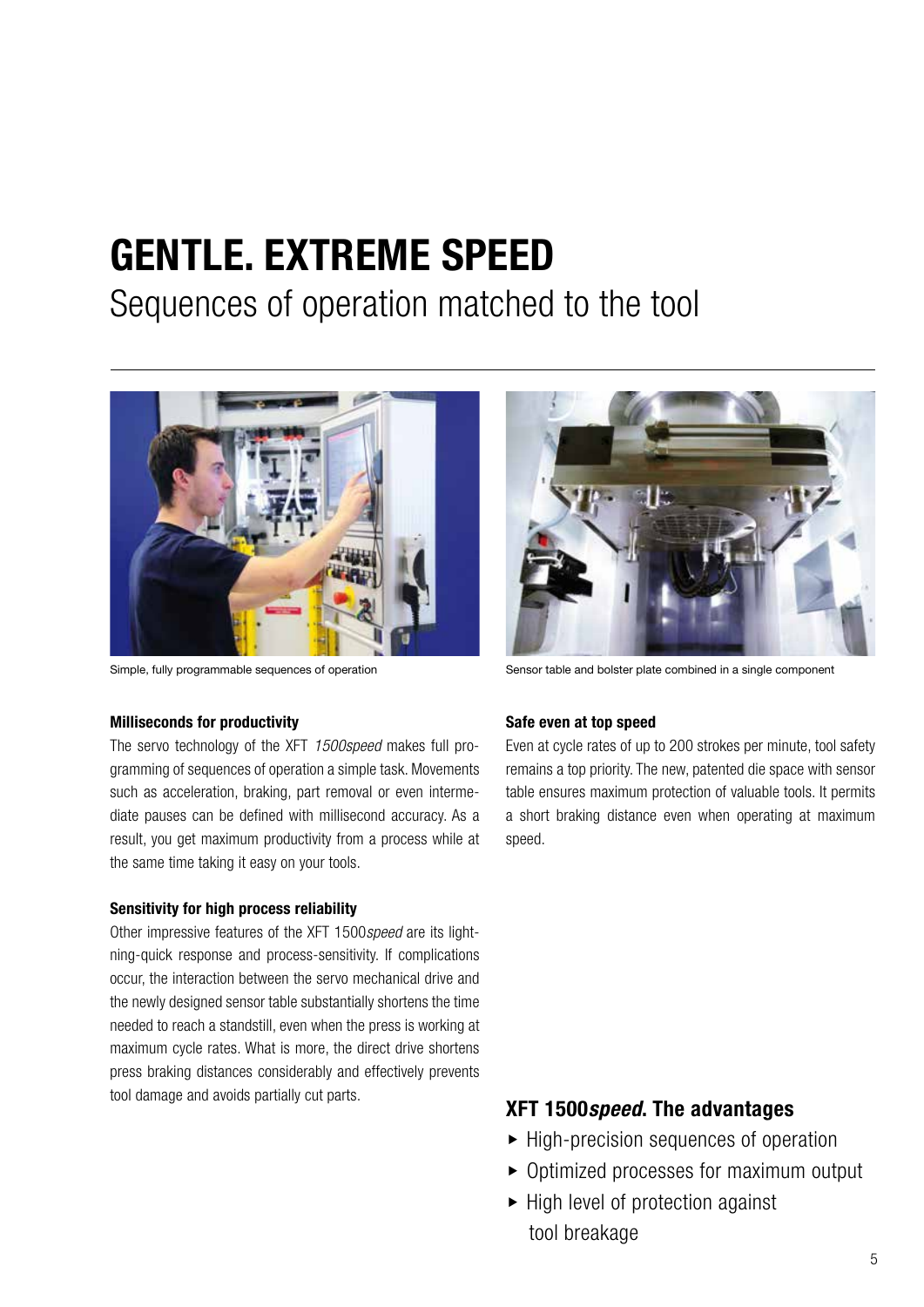### **COST EFFICIENCY. WITH NO INTERRUPTION**

Significantly faster tool changes



Tool pre-mounted on bolster plates

#### **Every batch a success**

Short retooling times come as standard with the XFT 1500*speed*. This is due to several innovations that were incorporated into the press during its development. These make it possible to change tools in a matter of minutes. As a result, even small batch sizes can be produced very cost-effectively.

#### **High-speed tool changing**

Tools are assembled and mounted on bolster plates outside and next to the press while it is still running. The XFT 1500*speed* is fitted with fold-out tool consoles on which the plates are laid for tool removal and installation. These consoles, in conjunction with the new hydraulic tool clamping function, ensure maximum tool-change speed. The old tool is unclamped, rolled onto the console and removed, and the new tool is rolled into the press via the console and hydraulically clamped into place at lightning speed.



Fold-out consoles for simple tool changing

- $\blacktriangleright$  Tool changes within minutes
- $\blacktriangleright$  Substantially shorter machine downtimes
- $\blacktriangleright$  High cost-efficiency even for small-series production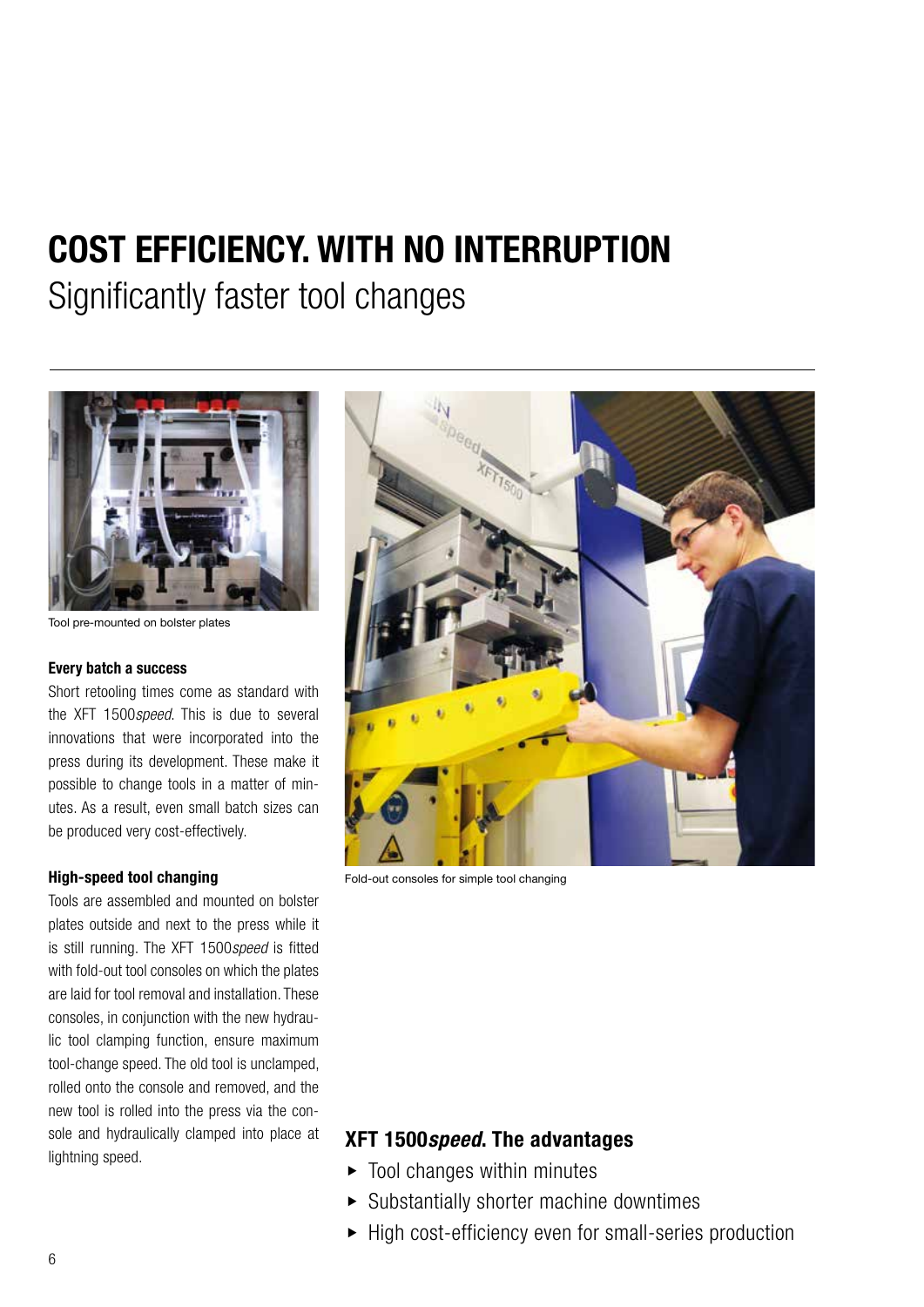## **FLEXIBILITY. BOUNDARY-BREAKING**

Expanded, versatile range of applications



The die space in the XFT 1500*speed* is compatible with its GKP-100 and GKP-160 predecessors.

#### **More applications thanks to flexible hydraulics concept**

A new hydraulics concept permits the integration of two additional forces for modular tools, while a further innovation minimizes the pressure peaks that occur at high speeds. It guarantees top quality and prevents unwanted instances of deformed parts due to high stroke rates or thin materials.

#### **Fineblanking and conventional blanking**

The press's versatility makes the production of conventionally blanked parts that have to satisfy particular requirements for dimensional repeatability and surface quality an economically attractive option. The XFT 1500*speed's* unique flexibility opens up a new and broader spectrum of applications. It can achieve 5 to 200 strokes per minute with fixed ram movement; while between 20 and 200 strokes per minute are possible with variable ram movement.



Thanks to the special adapter, the press does not need to be converted to use moving-punch tools.

#### **Investment security included**

Thanks to its highly flexible die space, the XFT 1500speed can easily accommodate existing tools from its GKP-100 and GKP-160 predecessors. Tools from MFA-1600 presses are compatible after minor adjustments. This provides a high level of investment security. Moreover, modular tools are used in the press. These have the advantage of only having to replace a single module rather than the entire tool if something is incorrect.

- $\triangleright$  Greater range of applications
- $\blacktriangleright$  Minimum pressure peaks ensure maximum parts quality
- $\blacktriangleright$  Adoption of existing tools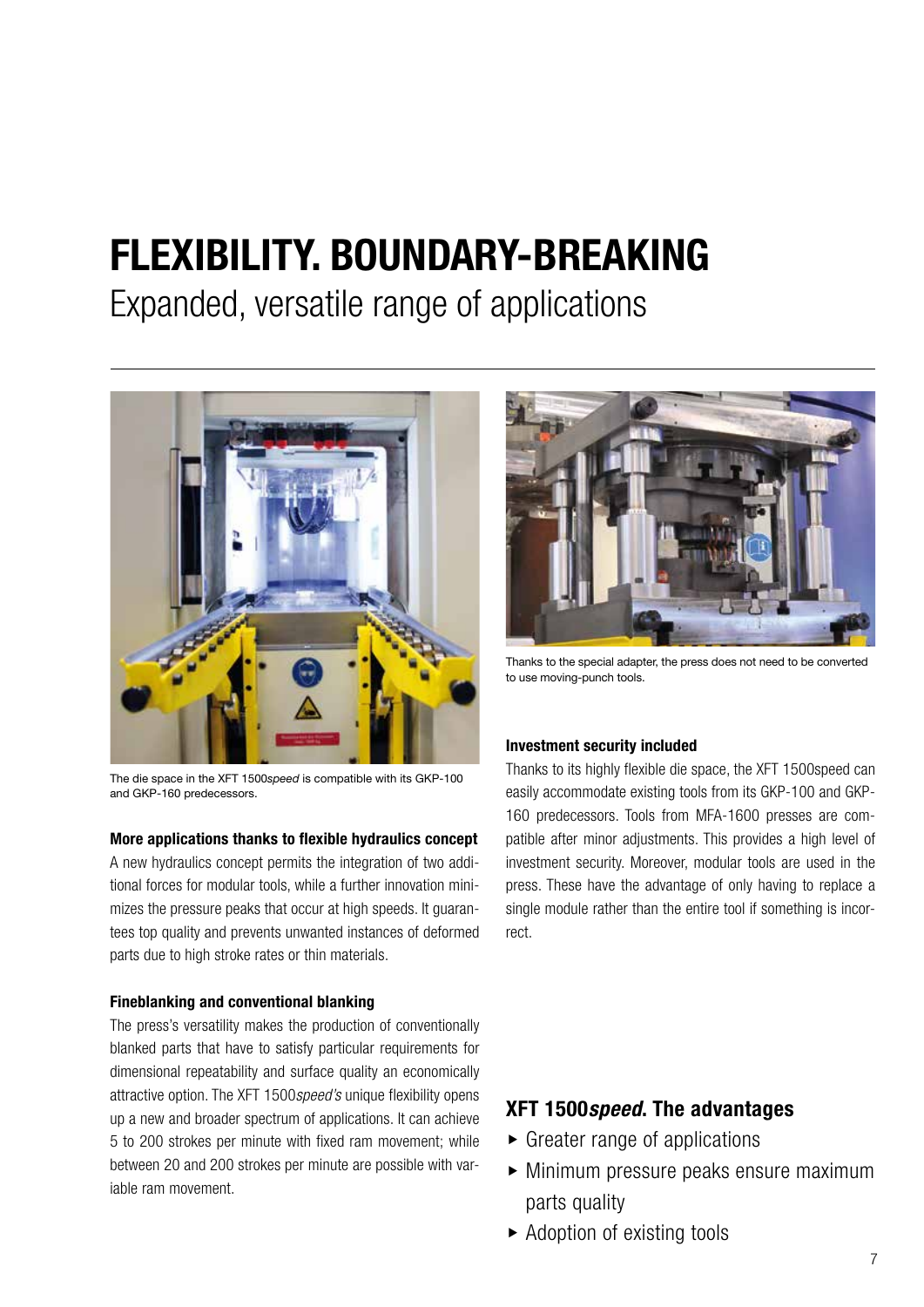## **AVAILABILITY. WITHOUT COMPROMISE**

Maximum tool service life



#### **Same process, greater productivity**

Even though there is no change in cutting speed, faster closing, sensing and opening processes ensure a marked increase in productivity without subjecting the tools to greater loads.

#### **Deformation prohibited**

The new XFT 1500*speed* is gentle on tools. Even at very high cycle rates, tool deformation is practically ruled out. This not only reduces tool wear and maximizes service life, it also ensures that even parts fabricated in large-batch production series are of consistently high quality. **XFT 1500***speed***. The advantages** 

#### **More stability, greater damping**

The strength and stiffness of the XFT 1500*speed's* press frame have been optimized. Both the frame and ram guides feature high stiffness properties. In addition, the cast-iron frame ensures maximum stroke damping. All this contributes to the greatest possible parallelism of the press table and thus long tool service lives.

- $\blacktriangleright$  Longer tool service life
- $\triangleright$  Consistently high parts quality
- $\triangleright$  Greater productivity with no loss of service life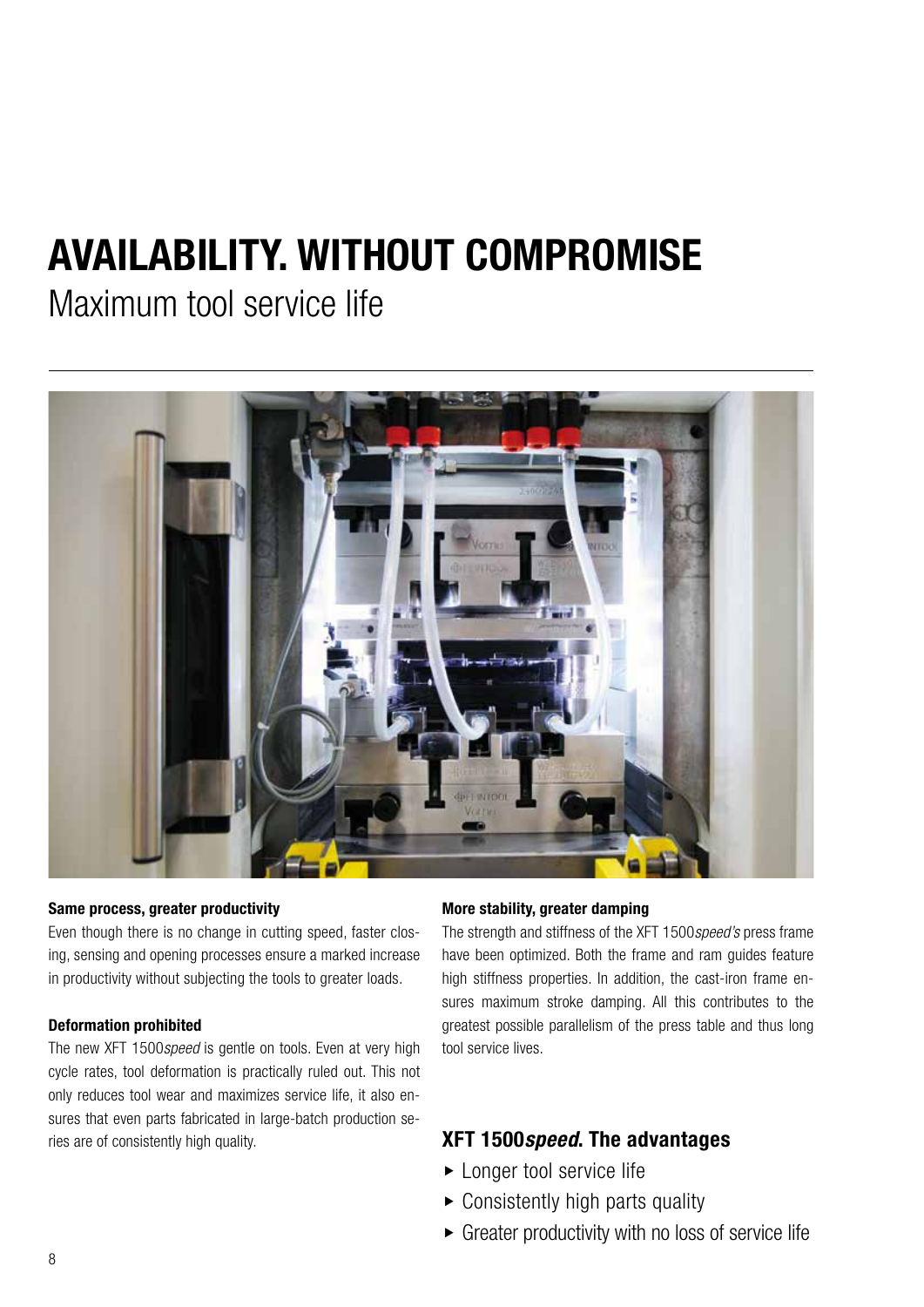## **LONGEVITY. CONSISTENT VALUES** Built to last

#### **Quality down to the smallest detail**

When Feintool developed its new XFT press concept, it paid close attention to maximizing press service life. Fast and simple maintenance and effortless component replacement help to ensure that your investment will pay off in the long term.

#### **Easy care, low maintenance**

The XFT 1500*speed* requires exceedingly little maintenance. Large service ports offer easy access, and centralized lubrication minimizes maintenance work. Feintool's Smart Maintenance principle is ideal for the sophisticated design of this press, with its sensors for monitoring critical elements. Within minutes, Feintool's specialists can establish an online connection to the machine and fix failures by remote maintenance. Feintool's comprehensive maintenance packages, which take into account the current condition of the press, round out the company's range of innovative solutions for successful long-term production.





Large service ports ensure best accessibility

- $\blacktriangleright$  Easy care and maintenance
- $\triangleright$  All components of the highest quality
- $\blacktriangleright$  Built to work for decades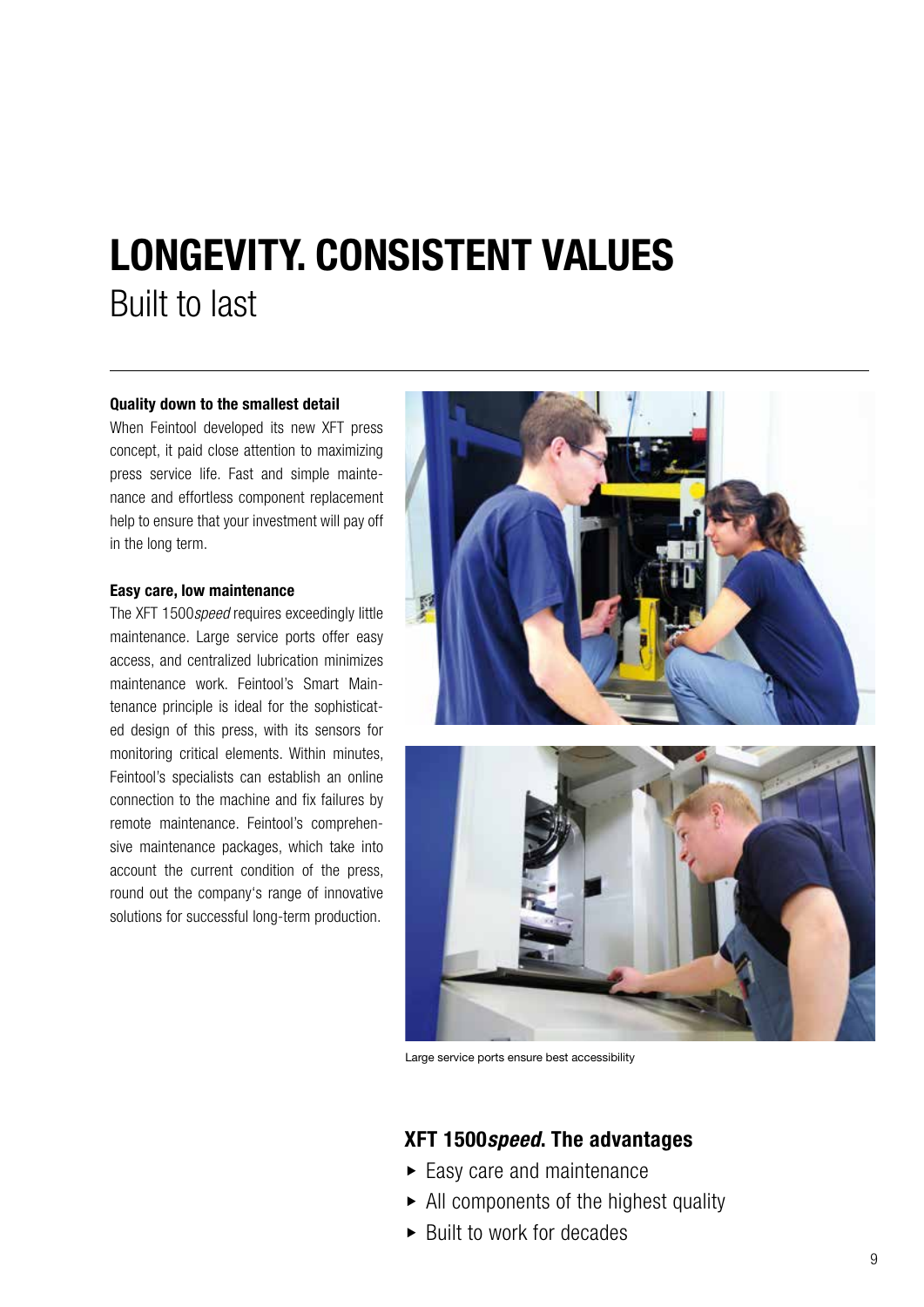### **THE ENVIRONMENT. ACTIONS NOT WORDS** Ecology and economy in harmony

#### **Green intelligence on board**

Feintool is committed to sustainable environmental protection, and the company pays close attention to environmental considerations when developing new products. The XFT 1500*speed's* innovative energy management system guarantees minimum energy consumption. This conserves natural resources as well as reducing unit costs – good news for everyone.

#### **Energy efficiency – the smart way**

The servo mechanical drive guarantees highly efficient energy use. Thanks to this system, the press only consumes as much energy as it needs to perform the part-specific process. In addition, the press makes use of energy storage: Energy arising from press braking motions is captured and stored, and then re-used when needed. This reduces cost-intensive peak-loading of the electricity grid. When not in use, the XFT 1500*speed* switches automatically to power-saving stand-by mode.

#### **New knuckle joint lowers consumption**

The newly developed direct-drive knuckle joint ensures very high mechanical transmission. As a result, a smaller servo motor with a lower torque can be used, which additionally reduces energy consumption.





Innovative energy management system

- $\blacktriangleright$  Environment-friendly energy management
- $\blacktriangleright$  Low energy consumption
- $\blacktriangleright$  Lower unit production costs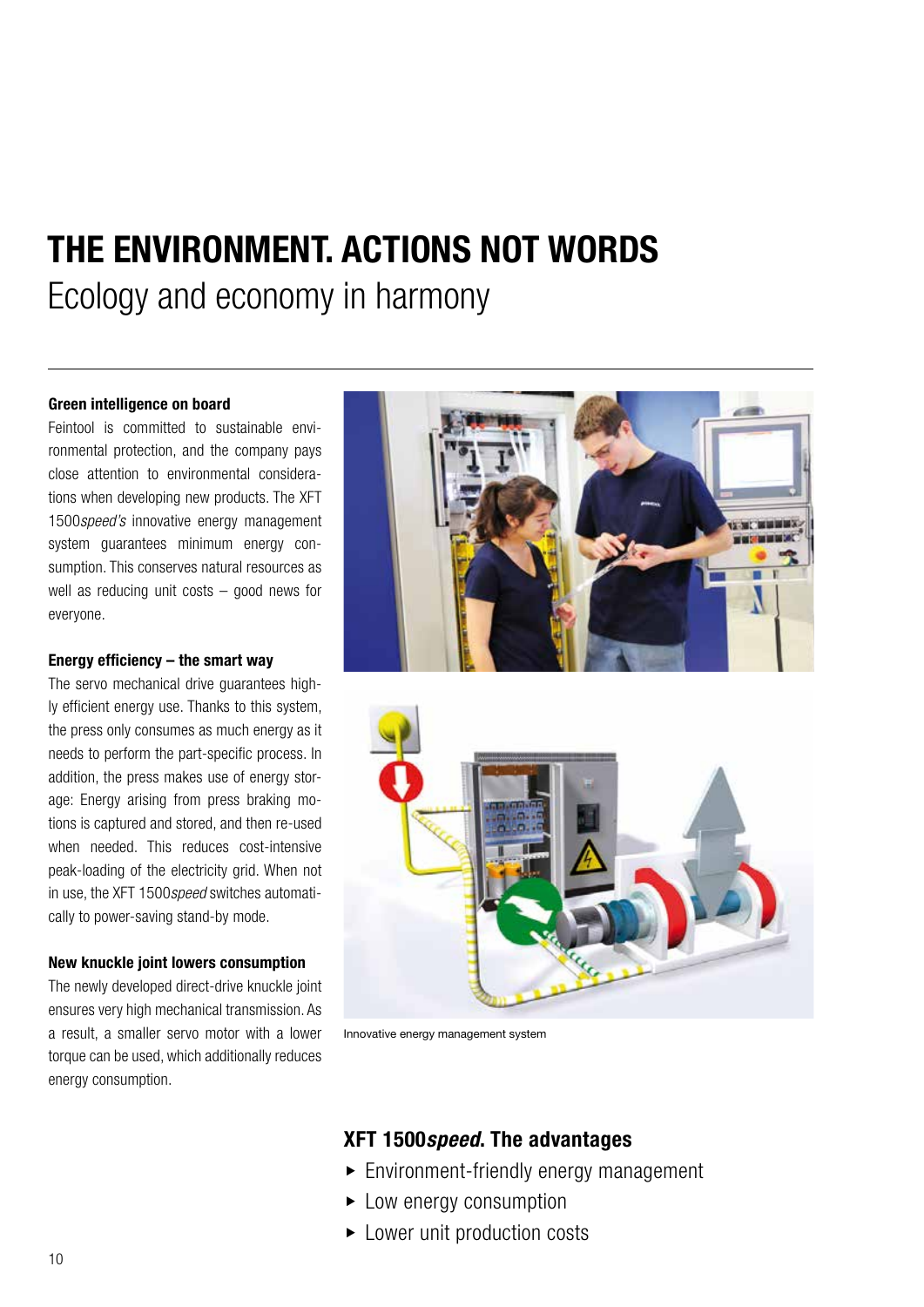## **PROCESSES. CLEAN AND SAFE**

Servo removal device enhances component quality

#### **Environment-friendly hit mark-free evacuation**

Conventional presses normally use expensive compressed air to evacuate parts. Products can be damaged by impacting against objects. Feintool has eliminated this risk by implementing another new development: The XFT 1500*speed* can be optionally equipped with Feintool's new servo-driven removal device, which reliably extracts parts from the tool without damaging them at cycle rates of up to 150 strokes per minute. This has two valuable side effects: oil mist and air noise are gone for good.

#### **Metered mist-free oiling**

Feintool also had environmental considerations in mind when it developed a spray system that massively reduces oil consumption. The energy-saving system uses no compressed air and produces virtually no oil mist, so there is no need for a suction system. The press is less prone to fouling and there are no pollutants in the surrounding air.



The removal device that is integrated into the press control system ensures that parts are removed undamaged and sorted by cavity

- $\triangleright$  No hit marks on parts
- $\triangleright$  No oil mist, lower oil consumption
- $\blacktriangleright$  Minimized compressed air consumption and less noise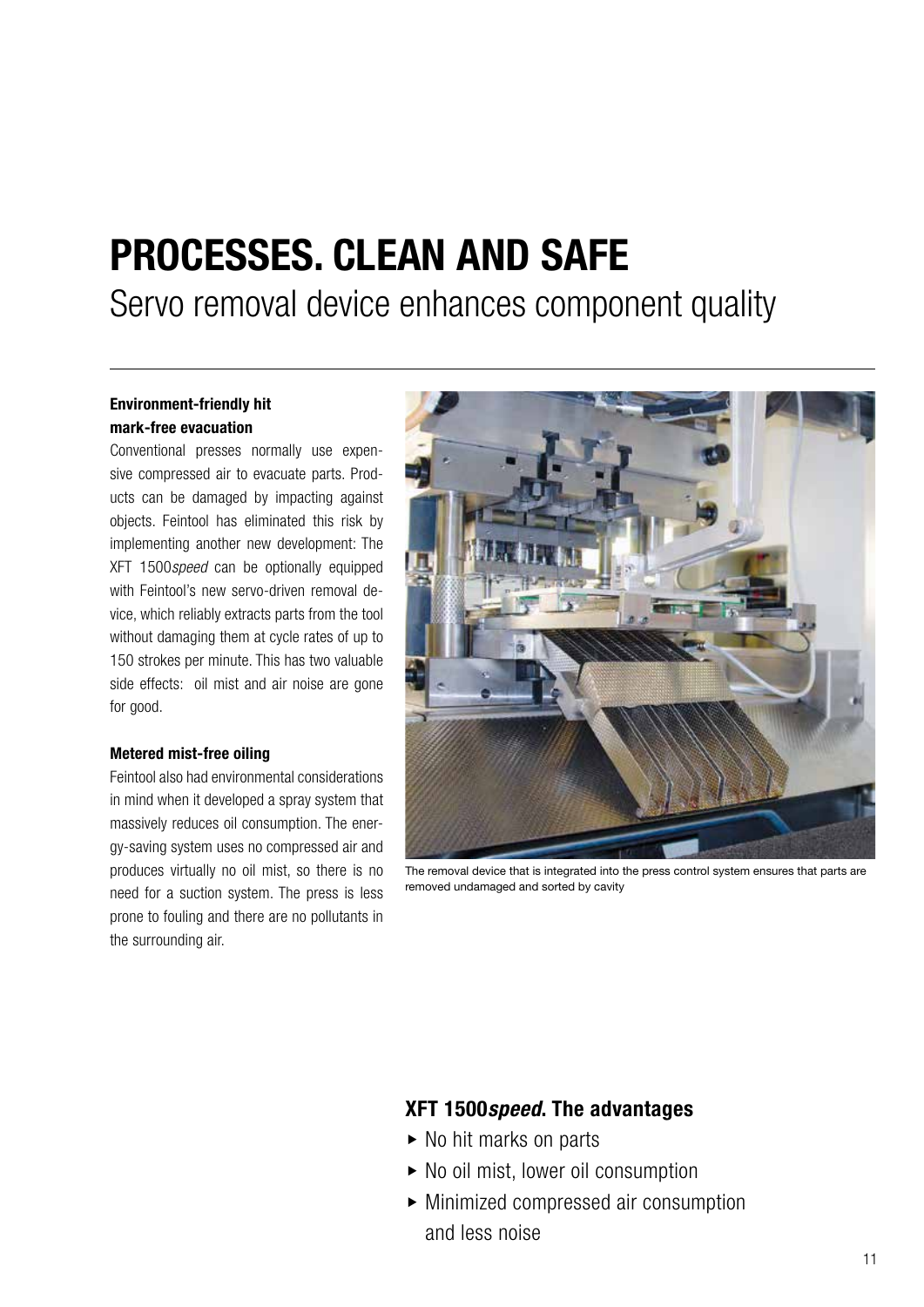## **COMFORT. CONTROL MADE EASY** Feintool Motion Control

#### **Process controls at your fingertips**

Feintool's proven Motion Control system has been extended to include new functions which open up new process control options. With its state-of-the-art control engineering and Ethernet technology, the system is equipped for the future, offering actual-value recording and top-quality process performance. Feintool's Motion Control system has a user-friendly touchscreen interface for ease of operation.

#### **A good sense for details**

The XFT 1500*speed's* ram speed and sequences of operation can now be individually but still easily programmed to a previously unachievable depth of detail. Each phase of the motion sequence can be defined and controlled to an accuracy of one hundredth of a second. It is possible to optimize individual process steps at any time. This flexibility enables manufacturers to define the best-fitting, most cost-efficient process for each project. New input values can be tested in a stroke simulation. You can then verify it with a test stroke before starting production.



- $\blacktriangleright$  Precise process analysis
- $\triangleright$  Maximum process quality
- $\triangleright$  Stroke simulation and test stroke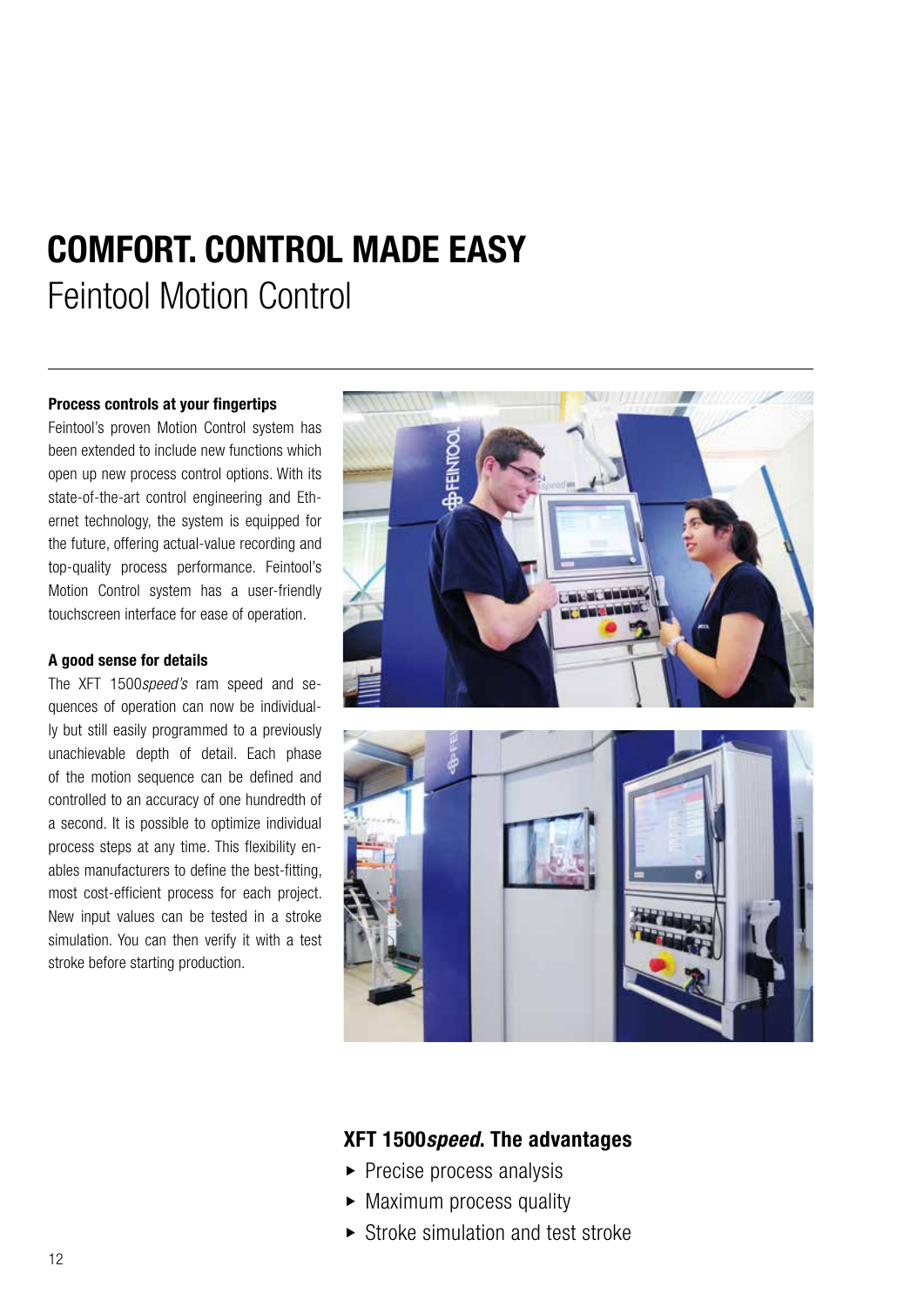### **PERIPHERAL SYSTEMS. COMPREHENSIVE SOLUTIONS**

### A perfect match on all sides



#### **Your every production need**

Best results can only be achieved with the XFT 1500*speed* if the surrounding peripherals can keep pace with the press's high productivity. Feintool offers peripheral system solutions that are perfectly attuned to the press. Its own experience of producing parts means that Feintool knows the nuances that determine whether or not these solutions are successful.

#### **Everything from a single source**

Feintool offers its customers fully fledged end-to-end solutions for high-output production, ranging from individual feeder systems and fully automated tool changers to robots for separate removal of finished parts and scrap. From a single source you can obtain the engineering, installation, commissioning and training services for complete facilities.

#### **Feeding lines – seamlessly integrated**

Efficient material feeding plays an important part in ensuring the cost-effectiveness of the fineblanking process. Incorporating the feeding line's control and safety technology into the fineblanking press enhances process reliability and system availability by a very significant amount. Feintool can deliver the ideal solution for every challenge by working closely with innovative manufacturers.

- $\triangleright$  Maximum productivity and reliability
- $\triangleright$  Optimum solutions for peripheral systems
- $\blacktriangleright$  Everything from a single source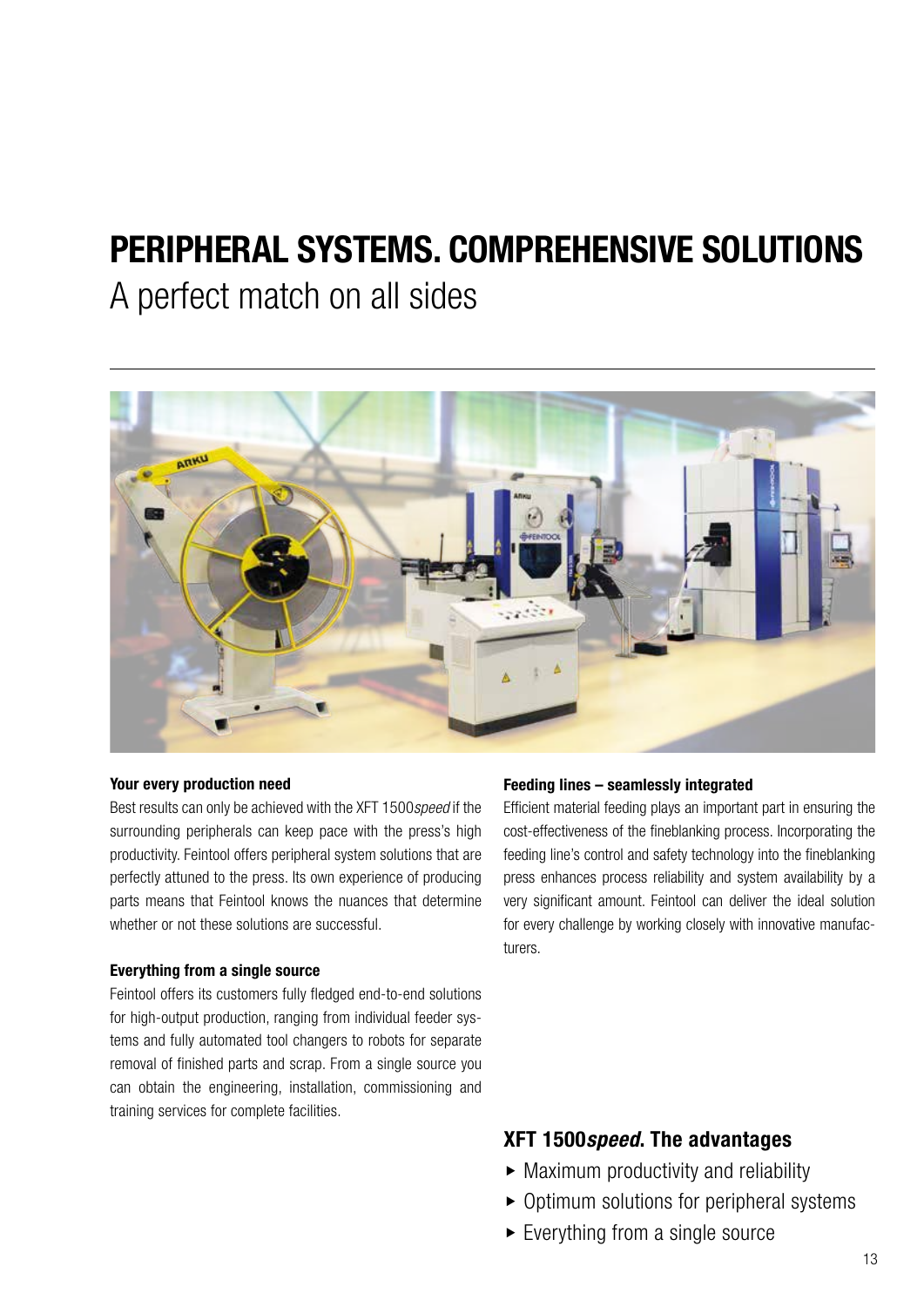## **SERVICES. EXPERT SUPPORT**

Excellent service round the clock



Preventive on-site maintenance service

#### **24/7 Hotline Service – connected worldwide**

Regardless of what time zone where your company is manufacturing in, it can access Feintool's know-how at any time via the Service Hotline. Hotline staff are well experienced with Feintool fineblanking systems, and are thus the most competent advisors around. They have a direct line to Feintool's service engineers and original spare parts. Remote diagnostics by telephone or internet serve as an efficient for rapid fault remediation.

#### **Smart Maintenance – increasing performance**

To increase system availability and cost-efficiency, Feintool offers a smart monitoring and maintenance planning service. Feintool Smart Maintenance helps you to reduce unplanned downtime, optimize maintenance cycles and increase press availability and performance.

#### **eShop - for an even faster response**

Original spare parts can be sourced even more quickly in the Feintool eShop. Online ordering



Professional support by remote maintenance

speeds up both quotation issuing and order handling. Speedy spare parts delivery means that your fineblanking system will quickly be running at maximum performance again.

#### **Preventive maintenance – avoiding downtime**

On request, Feintool's service engineers will carry out specified maintenance work on fineblanking systems aimed at preventing unprofitable downtime. They draw on the experience gained by the company at its own production facilities around the world. Preventive maintenance is performed as a supplement to the regular, weekly upkeep work undertaken by your own maintenance staff. Preventive maintenance is geared to the specific press model and mode of operation, and is performed at least once a year.

#### **Feintool – Excellent service**

- $\triangleright$  Reachable worldwide around the clock
- $\blacktriangleright$  Fewer stoppages
- $\blacktriangleright$  Minimized downtime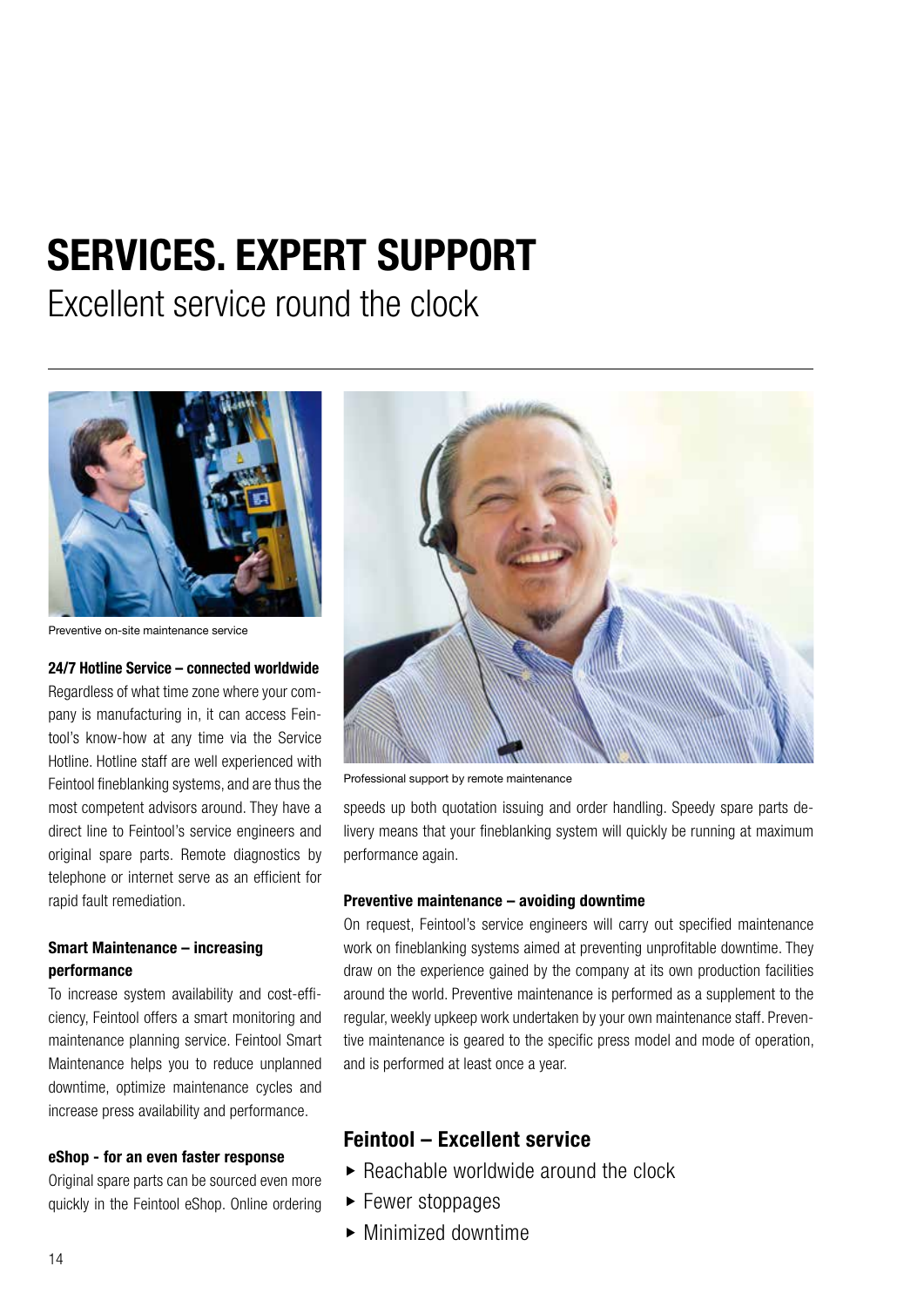## **FEINTOOL – LEADING WORLDWIDE**

### Technology support for demanding customers



Fineblanking technology training

#### **The complete spectrum**

Feintool supplies total solutions comprising presses, tools and peripheral systems for fineblanking and forming technology. Feintool's activities focus on customer-specific development and production as well as comprehensive support comprising consulting services, engineering and training.

To ensure project success, presses, tool systems, materials technology and component design must all be geared to each other. As a globally operating provider, Feintool unites all of these core competencies, giving it the foundation needed to deliver comprehensive technological consulting and customer support.



Feintool technological knowledge for every segment

#### **No detours – direct to the best solution**

The specialists at Feintool support you along the entire process chain. The advice they offer covers everything from component and tool design and materials to lubricants. Customers also benefit from Feintool's skills in process optimization, machine operation and preventive maintenance of their systems.

#### **Feintool – Expertise from the technology leader**

- $\triangleright$  Comprehensive technological consulting
- $\blacktriangleright$  Process optimization
- $\triangleright$  Services from a single source